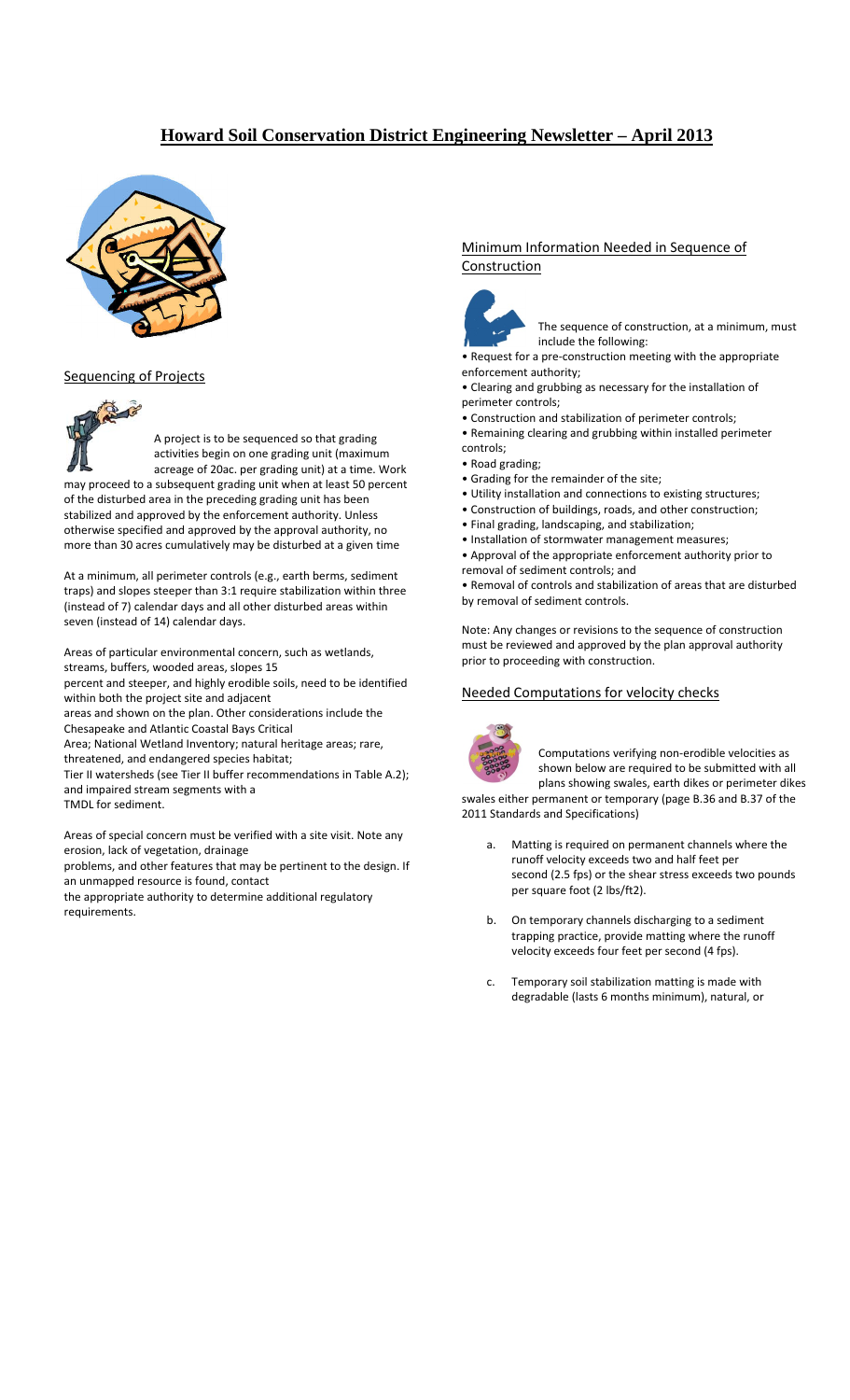manmade fibers of uniform thickness and distribution of fibers throughout and is smolder resistant.

- d. The maximum permissible velocity for temporary matting is 6 feet per second.
- e. Permanent soil stabilization matting is an open weave, synthetic material consisting of non‐degradable fibers or elements of uniform thickness and distribution of weave throughout. The maximum permissible velocity for permanent matting is 8.5 feet per second.

#### Granting of Variances



Currently MDE Code, Section, 3.403(e)(3) allows for a variance granted by the Soil Conservation District (SCD) when strict adherence to the specifications will result in unnecessary hardship. The applicant submits a written request to the SCD. The request must state the specific

variances sought and the reason for the request.

The standard is whether strict adherence will result in exceptional hardship. The owner/developer submits a request. The SCD cannot grant a variance *unless and until* all the necessary information to justify the variance is provided.

The standard has changed from "unnecessary hardship" to "exceptional hardship".



Not Anymore The use of "super" silt fence to intercept concentrated flows or act as a "check dam" can no longer be used. Please see 2011 Standard and Specifications for Soil Erosion and Sediment Control….page E.6 of the new Standards and Specifications.



#### "Online" Reviews

- 1. Requests for an "online" review of a proposed project, must have a plan number associated with them.
- 2. Online reviews will be billed at the same rate as all other review fees, and included in the existing billing process.

#### ESD vs. MD‐378



Since the 5/4/2010 requirement for ESD design on development plans, the design and submission of ponds as defined by the state via MD‐378 have intentionally become rare. However, there have been instances where the ESD is large enough to warrant a check against MD‐378, to verify if the definition and/or exemption criteria have been met. Therefore, we wish to bring to the attention of the development community the following:

- 1‐ All ESD designs must have a stable outfall.
- 2‐ All ESD designs must meet MD‐378 if the 100‐yr design high water is 3' or more against an embankment, but may not require SCD approval if all criteria of "Exemptions" section are proven to be met.

The 3' depth of water currently is interpreted to apply only to the free‐standing portion of water depth, not including the underlying saturated soil/stone media. Note that MD‐378 and the above interpretation does not indemnify the designer from exercising sound engineering judgment. All potential hazards (e.g. breach, erosion, redirection, saturation, exfiltration, etc.) resulting from the design are the responsibility of the engineer, regardless of SCD approval.

### Minimum Sections to be Included on Plans for Seeding and Stabilization



Sections B‐4‐2 (topsoil) and B‐4‐3 (seeding & mulching) should be in plans, with just customized seeding tables of B‐4‐4 and B‐4‐5 (temporary & permanent) added. Incremental stabilization (B‐4‐1) spec should always be on road jobs with > 15' of cut/fill.

### The following standard note is to be provided on all plans submitted...Page A.15 of New Specs.



Following initial soil disturbance or re‐disturbance, permanent or temporary stabilization must be completed within:

a.) Three (3) calendar days as to the surface of all perimeter dikes, swales, ditches, perimeter slopes, and all slopes steeper than 3 horizontal to 1 vertical (3:1); and

b.) Seven (7) calendar days as to all other disturbed or graded areas on the project site not under active grading.

### Definition of Steep Slopes, Highly Erodible Soils



For the purposes of erosion and sediment control, steep slopes are defined as those with gradients of 20 percent or more USDA NRCS Soil Survey Manual, October, 1993). Highly erodible soils are those soils with a slope greater than 15 percent or those soils with a soil erodibility factor K greater than 0.35 and with a slope greater than 5 percent. Certain projects (e.g. those

located in the Chesapeake and Atlantic Coastal Bays Critical Area) may be subject to a more restrictive definition for steep slopes or highly erodible soils.